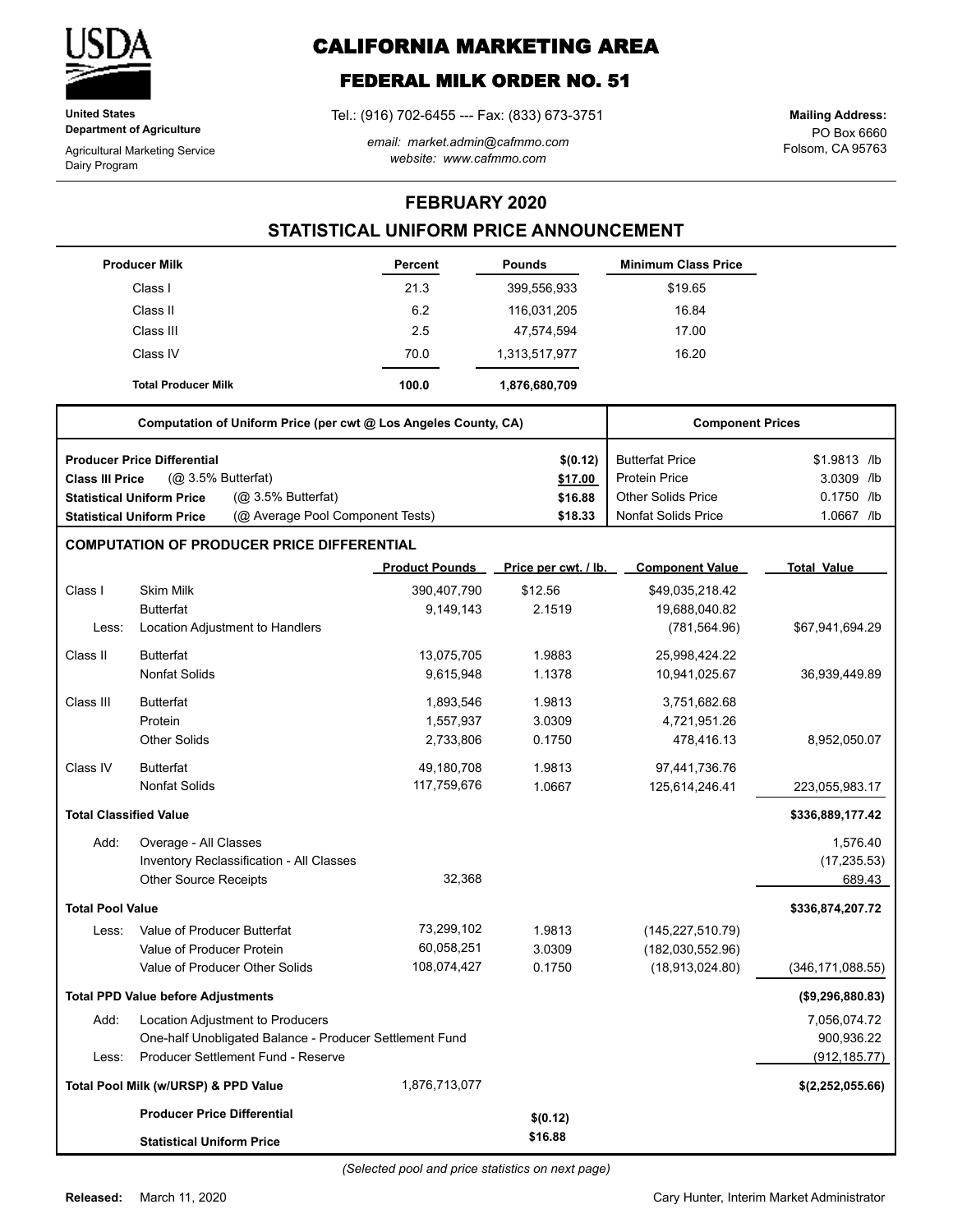# **CALIFORNIA MARKETING AREA**

## **FEDERAL MILK ORDER NO. 51**

| <b>Payment Schedule</b>                                      |                |  |  |
|--------------------------------------------------------------|----------------|--|--|
| <b>Payment Dates for the Month of:</b>                       | FEBRUARY 2020  |  |  |
| Payment TO the Producer Settlement Fund due on:              | March 16, 2020 |  |  |
| Payments FROM the Producer Settlement Fund made on:          | March 18, 2020 |  |  |
| Final payments TO a Cooperative Association must be made on: | March 18, 2020 |  |  |
| Final payments to Producers must be RECEIVED by:             | March 19, 2020 |  |  |
|                                                              |                |  |  |

#### **Producer Price Differential and Statistical Uniform Price, by Zone Differential**

|                     | Zone<br>1/<br><b>Differential</b> | <b>Adjustment</b> | <b>Producer</b><br><b>Price</b><br><b>Differential</b> | <b>Statistical</b><br><b>Uniform</b><br><b>Price</b> | 2/ |
|---------------------|-----------------------------------|-------------------|--------------------------------------------------------|------------------------------------------------------|----|
|                     |                                   |                   | dollars per hundredweight                              |                                                      |    |
| As Announced:       | 2.10                              | 0.00              | (0.12)                                                 | 16.88                                                |    |
| <b>Other Zones:</b> | 2.00                              | (0.10)            | (0.22)                                                 | 16.78                                                |    |
|                     | 1.80                              | (0.30)            | (0.42)                                                 | 16.58                                                |    |
|                     | 1.70                              | (0.40)            | (0.52)                                                 | 16.48                                                |    |
|                     | 1.60                              | (0.50)            | (0.62)                                                 | 16.38                                                |    |

Differentials listed apply to zones included in the California Marketing Area. Outside of this area, differentials may be above or below this range. Differentials apply on a county basis. 1/

2/ Prices at 3.5 percent butterfat, 2.99 percent protein, and 5.69 percent other solids.

#### **Producer Milk Received by Component Pounds**

| <b>Producer Milk Receipts</b> | <b>Skim</b>   | <b>Butterfat</b> | <b>Protein</b><br><b>Pounds</b> | <b>Other Solids</b> | <b>Nonfat Solids</b> |
|-------------------------------|---------------|------------------|---------------------------------|---------------------|----------------------|
| Class I                       | 390,407,790   | 9.149.143        | 13.062.188                      | 23,403,123          | 36,465,311           |
| Class II                      | 102,955,500   | 13.075.705       | 3.448.104                       | 6,167,844           | 9.615.948            |
| Class III                     | 45,681,048    | 1.893.546        | 1,557,937                       | 2.733.806           | 4,291,743            |
| Class IV                      | 1,264,337,269 | 49,180,708       | 41,990,022                      | 75,769,654          | 117,759,676          |
| <b>Total Producer Milk</b>    | 1,803,381,607 | 73,299,102       | 60,058,251                      | 108,074,427         | 168,132,678          |

### **Selected Pool Statistics**

| Average test of producer receipts: | <b>Butterfat</b>    | 3.91 % |
|------------------------------------|---------------------|--------|
|                                    | Protein             | 3.20 % |
|                                    | <b>Other Solids</b> | 5.76 % |
|                                    |                     |        |

#### **Administrative Assessment and Marketing Service Deduction**

| § 1000.85 - Assessment for order administration | \$0,030 per hundredweight |
|-------------------------------------------------|---------------------------|
| § 1000.86 - Deduction for marketing services    | \$0.040 per hundredweight |